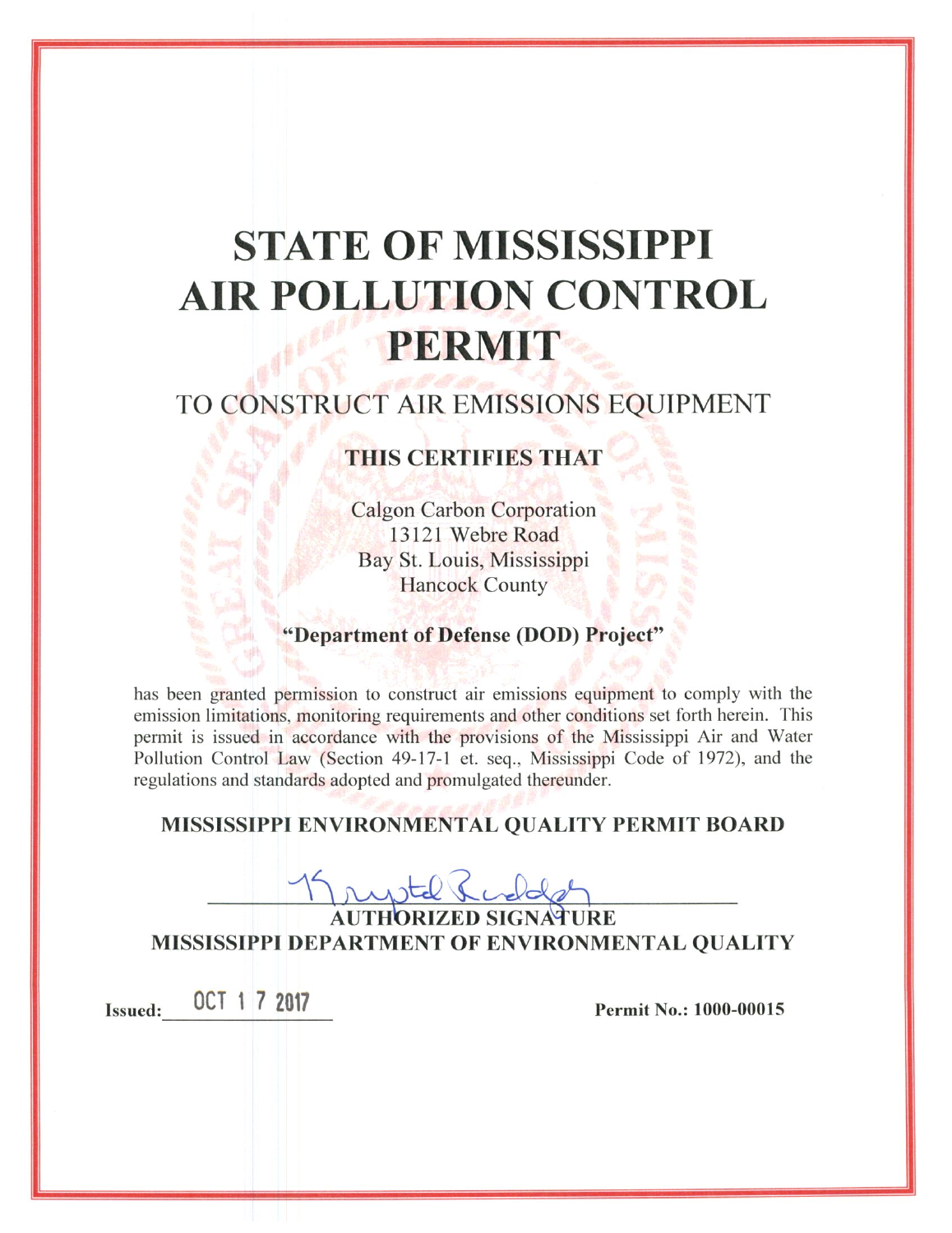#### **SECTION 1**

#### **A. GENERAL CONDITIONS**

- 1. This permit is for air pollution control purposes only. (Ref.: 11 Miss. Admin. Code Pt. 2, R. 2.1.D.)
- 2. Any activities not identified in the application are not authorized by this permit. (Ref.: Miss. Code Ann. 49-17-29 1.b)
- 3. The knowing submittal of a permit application with false information may serve as the basis for the Permit Board to void the permit issued pursuant thereto or subject the applicant to penalties for operating without a valid permit pursuant to State Law. (Ref.: 11 Miss. Admin. Code Pt. 2, R. 2.2.B(5).)
- 4. It is the responsibility of the applicant/permittee to obtain all other approvals, permits, clearances, easements, agreements, etc., which may be required including, but not limited to, all required local government zoning approvals or permits. (Ref.: 11 Miss. Admin. Code Pt. 2, R. 2.1.D(6).)
- 5. The issuance of a permit does not release the permittee from liability for constructing or operating air emissions equipment in violation of any applicable statute, rule, or regulation of state or federal environmental authorities. (Ref.: 11 Miss. Admin. Code Pt. 2, R. 2.2.B(7).)
- 6. It shall not be a defense for a permittee in an enforcement action that it would have been necessary to halt or reduce the permitted activity in order to maintain compliance with the conditions of the permit, unless halting or reducing activity would create an imminent and substantial endangerment threatening the public health and safety of the lives and property of the people of this state. (Ref.: 11 Miss. Admin. Code Pt. 2, R. 2.2. $B(15)(a)$ .)
- 7. The permit and/or any part thereof may be modified, revoked, reopened, and reissued, or terminated for cause. Sufficient cause for a permit to be reopened shall exist when an air emissions stationary source becomes subject to Title V. The filing of a request by the permittee for a permit modification, revocation and reissuance, or termination, or of a notification of planned changes or anticipated noncompliance does not stay any permit condition. (Ref.: 11 Miss. Admin. Code Pt. 2, R. 2.2.B(15)(b).)
- 8. The permit does not convey any property rights of any sort, or any exclusive privilege. (Ref.: 11 Miss. Admin. Code Pt. 2, R. 2.2.B(15)(c).)
- 9. The permittee shall furnish to the DEQ within a reasonable time any information the DEQ may request in writing to determine whether cause exists for modifying, revoking and reissuing, or terminating the permit or to determine compliance with the permit. Upon request, the permittee shall also furnish to the DEQ copies of records required to be kept by the permit or, for information claimed to be confidential, the permittee shall furnish such records to the DEQ along with a claim of confidentiality. The permittee may furnish such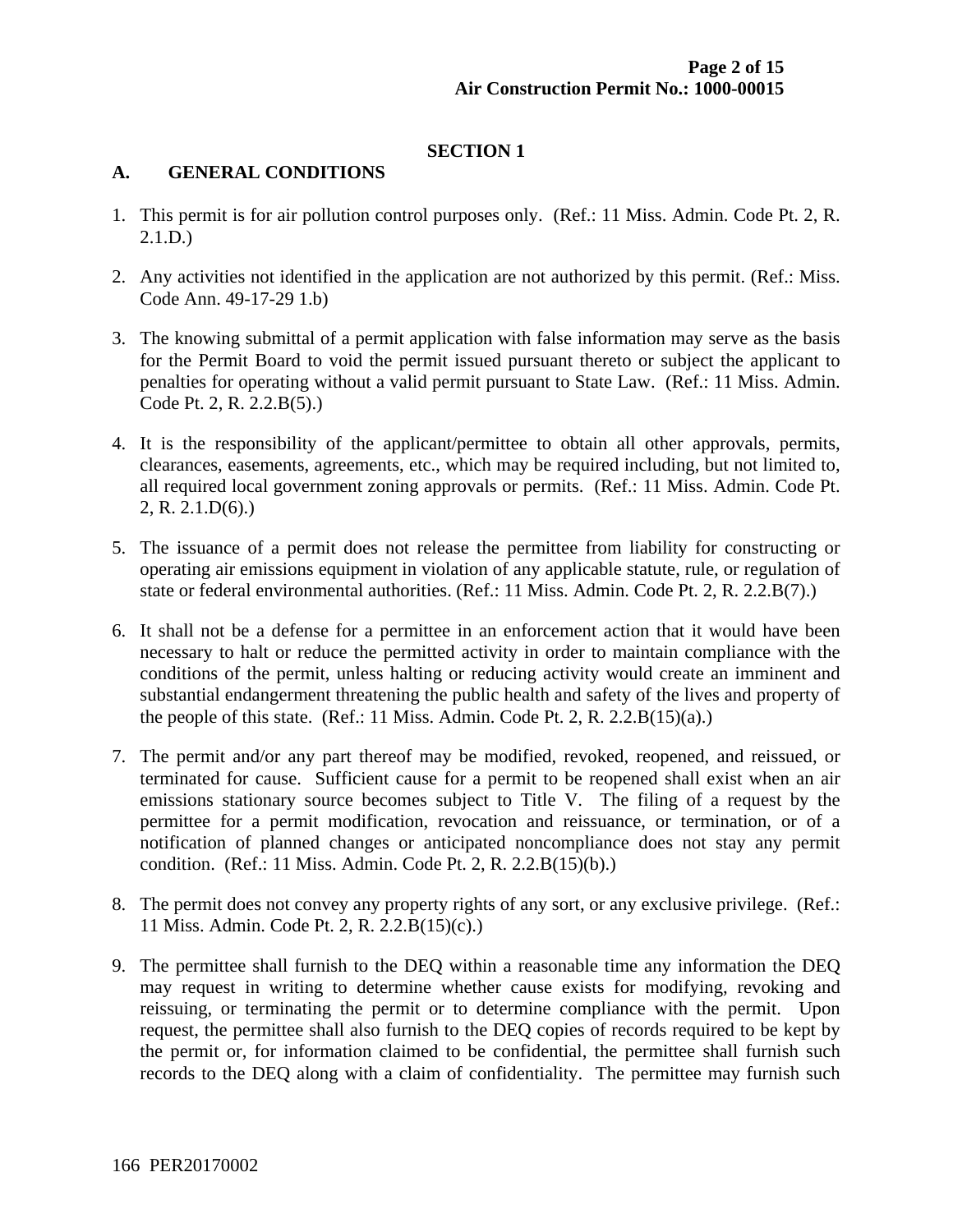records directly to the Administrator along with a claim of confidentiality. (Ref.: 11 Miss. Admin. Code Pt. 2, R. 2.2.B(15)(d).)

- 10. Design and Construction Requirements: The stationary source shall be designed and constructed so as to operate without causing a violation of an Applicable Rules and Regulations, without interfering with the attainment and maintenance of State and National Ambient Air Quality Standards, and such that the emission of air toxics does not result in an ambient concentration sufficient to adversely affect human health and well-being or unreasonably and adversely affect plant or animal life beyond the stationary source boundaries. (Ref.: 11 Miss. Admin. Code Pt. 2, R. 2.5.A.)
- 11. Solids Removal: The necessary facilities shall be constructed so that solids removed in the course of control of air emissions may be disposed of in a manner such as to prevent the solids from becoming windborne and to prevent the materials from entering State waters without the proper environmental permits. (Ref.: Miss. Code Ann. 49-17-29)
- 12. Diversion and Bypass of Air Pollution Controls: The air pollution control facilities shall be constructed such that diversion from or bypass of collection and control facilities is not needed except as provided for in 11 Miss. Admin. Code Pt. 2, R. 1.10., "Air Emission Regulations for the Prevention, Abatement, and Control of Air Contaminants." (Ref.: 11 Miss. Admin. Code Pt. 2, R. 1.10.)
- 13. Fugitive Dust Emissions from Construction Activities: The construction of the stationary source shall be performed in such a manner so as to reduce fugitive dust emissions from construction activities to a minimum. (Ref.: 11 Miss. Admin. Code Pt. 2, R. 2.5.A(4).)
- 14. Right of Entry: The permittee shall allow the Mississippi Department of Environmental Quality Office of Pollution Control and the Mississippi Environmental Quality Permit Board and/or their representatives upon presentation of credentials:
	- a) To enter upon the permittee's premises where an air emission source is located or in which any records are required to be kept under the terms and conditions of this permit; and
	- b) At reasonable times to have access to and copy any records required to be kept under the terms and conditions of this permit; to inspect any monitoring equipment or monitoring method required in this permit; and to sample any air emissions. (Ref.: Miss. Code Ann. 49-17-21)
- 15. Permit Modification or Revocation: After notice and opportunity for a hearing, the Permit Board may modify the permit or revoke it in whole or in part for good cause shown including, but not limited to:
	- a) Persistent violation of any of the terms or conditions of this permit;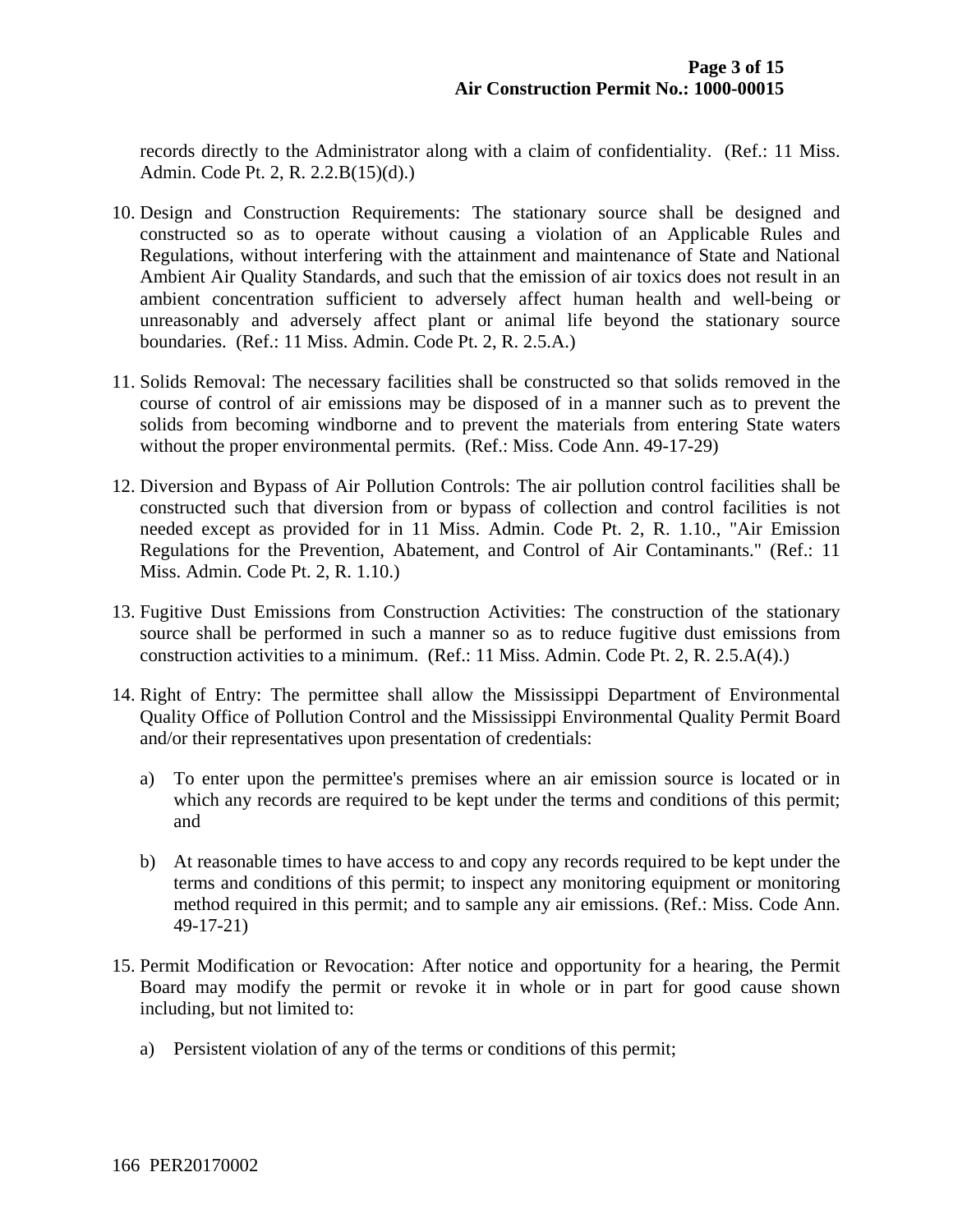- b) Obtaining this permit by misrepresentation or failure to disclose fully all relevant facts; or
- c) A change in federal, state, or local laws or regulations that require either a temporary or permanent reduction or elimination of previously authorized air emission.

(Ref.: 11 Miss. Admin. Code Pt. 2, R. 2.2.C.)

- 16. Public Record and Confidential Information: Except for data determined to be confidential under the Mississippi Air & Water Pollution Control Law, all reports prepared in accordance with the terms of this permit shall be available for public inspection at the offices of the Mississippi Department of Environmental Quality, Office of Pollution Control. (Ref.: Miss. Code Ann. 49-17-39)
- 17. Permit Transfer: This permit shall not be transferred except upon approval of the Permit Board. (Ref.: 11 Miss. Admin. Code Pt. 2, R. 2.16.B)
- 18. Severability: The provisions of this permit are severable. If any provision of the permit, or the application of any provision of the permit to any circumstances, is challenged or held invalid, the validity of the remaining permit provisions and/or portions thereof or their application to other persons or sets of circumstances, shall not be affected thereby. (Ref. 11 Miss. Admin. Code Pt. 2, R. 2.1.D(7).)
- 19. Permit Expiration: The permit to construct will expire if construction does not begin within eighteen (18) months from the date of issuance or if construction is suspended for eighteen (18) months or more. (Ref.: 11 Miss. Admin. Code Pt. 2, R. 2.5.C(1).)
- 20. Certification of Construction: A new stationary source issued a Permit to Construct cannot begin operation until certification of construction by the permittee. (Ref.: 11 Miss. Admin. Code Pt. 2, R. 2.5.D(3).)
- 21. Beginning Operation: Except as prohibited in Section 1, Condition 24 of this permit, after certification of construction by the permittee, the Permit to Construct shall be deemed to satisfy the requirement for a permit to operate until the date the application for issuance or modification of the Title V Permit or the application for issuance or modification of the State Permit to Operate, whichever is applicable, is due. This provision is not applicable to a source excluded from the requirement for a permit to operate as provided by 11 Miss. Admin. Code Pt. 2, R. 2.13.G. (Ref.: 11 Miss. Admin. Code Pt. 2, R. 2.5.D(4).)
- 22. Application for a Permit to Operate: Except as otherwise specified in Section 1, Condition 24 of this permit, the application for issuance or modification of the State Permit to Operate or the Title V Permit, whichever is applicable, is due twelve (12) months after beginning operation or such earlier date or time as specified in the Permit to Construct. The Permit Board may specify an earlier date or time for submittal of the application. Beginning operation will be assumed to occur upon certification of construction, unless the permittee specifies differently in writing. (Ref.: 11 Miss. Admin. Code Pt. 2, R. 2.5.D(5).)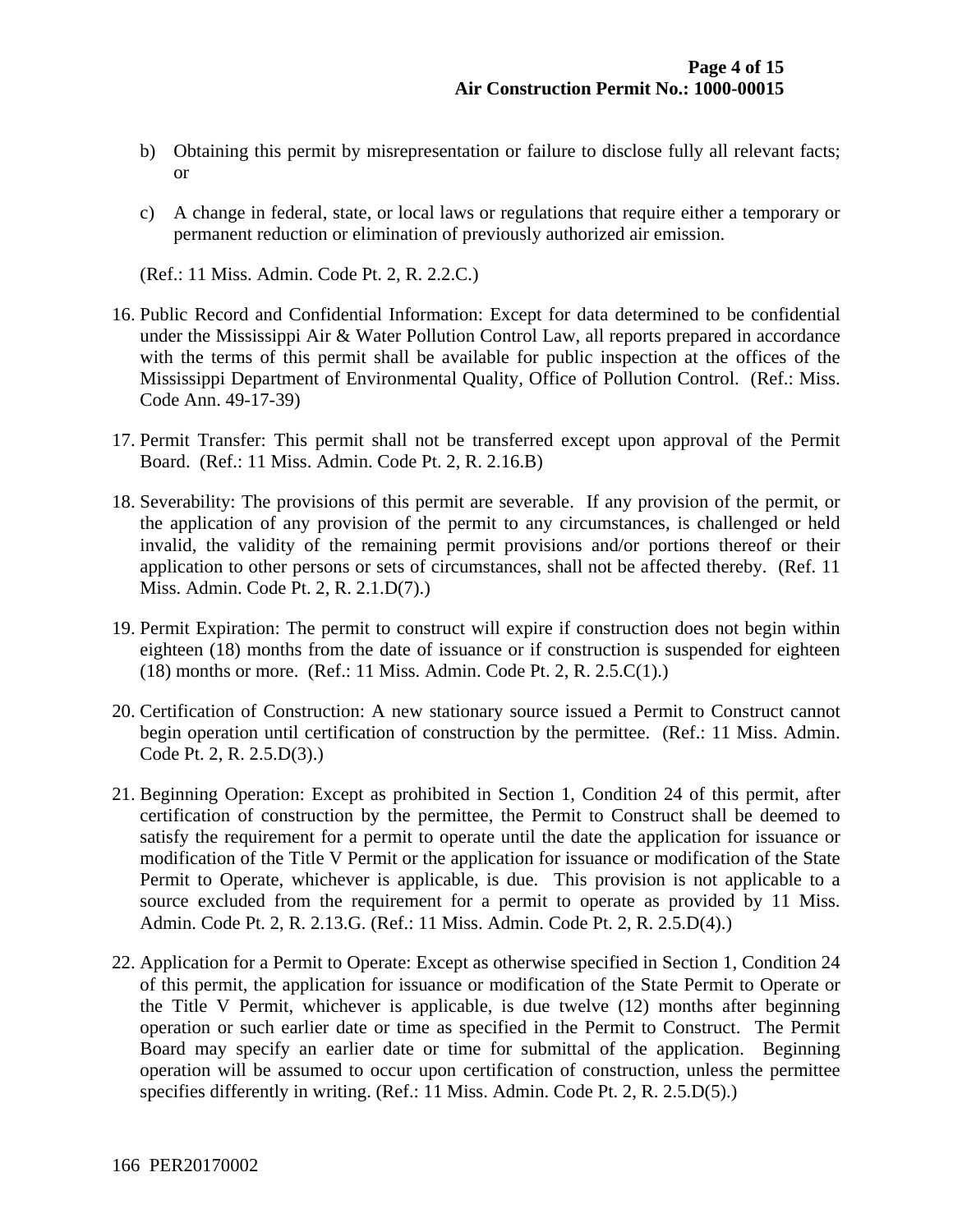- 23. Operating Under a Permit to Construct: Except as otherwise specified in Section 1, Condition 24 of this permit, upon submittal of a timely and complete application for issuance or modification of a State Permit to Operate or a Title V Permit, whichever is applicable, the applicant may continue to operate under the terms and conditions of the Permit to Construct and in compliance with the submitted application until the Permit Board issues, modifies, or denies the Permit to Operate. (Ref.: 11 Miss. Admin. Code Pt. 2, R. 2.5.D(6).)
- 24. Application Requirements for a Permit to Operate for Moderate Modifications: For moderate modifications that require contemporaneous enforceable emissions reductions from more than one emission point in order to "net" out of PSD/NSR, the applicable Title V Permit to Operate or State Permit to Operate must be modified prior to beginning operation of the modified facilities. (Ref.: 11 Miss. Admin. Code Pt. 2, R. 2.5.D(7).)
- 25. General Duty: All air emission equipment shall be operated as efficiently as possible to provide the maximum reduction of air contaminants. (Ref.: 11 Miss. Admin. Code Pt. 2, R.  $2.2.B(10).$
- 26. Deviation Reporting: Except as otherwise specified herein, the permittee shall report all deviations from permit requirements, including those attributable to upsets, the probable cause of such deviations, and any corrective actions or preventive measures taken. Said report shall be made within five (5) working days of the time the deviation began. (Ref.: 11 Miss. Admin. Code Pt. 2, R. 2.2.B(10).)
- 27. Compliance Testing: Regarding compliance testing:
	- a) The results of any emissions sampling and analysis shall be expressed both in units consistent with the standards set forth in any Applicable Rules and Regulations or this permit and in units of mass per time.
	- b) Compliance testing will be performed at the expense of the permittee.
	- c) Each emission sampling and analysis report shall include but not be limited to the following:
		- (1) detailed description of testing procedures;
		- (2) sample calculation(s);
		- (3) results; and
		- (4) comparison of results to all Applicable Rules and Regulations and to emission limitations in the permit.
		- (Ref.: 11 Miss. Admin. Code Pt. 2, R. 2.6.B(3), (4), and (6).)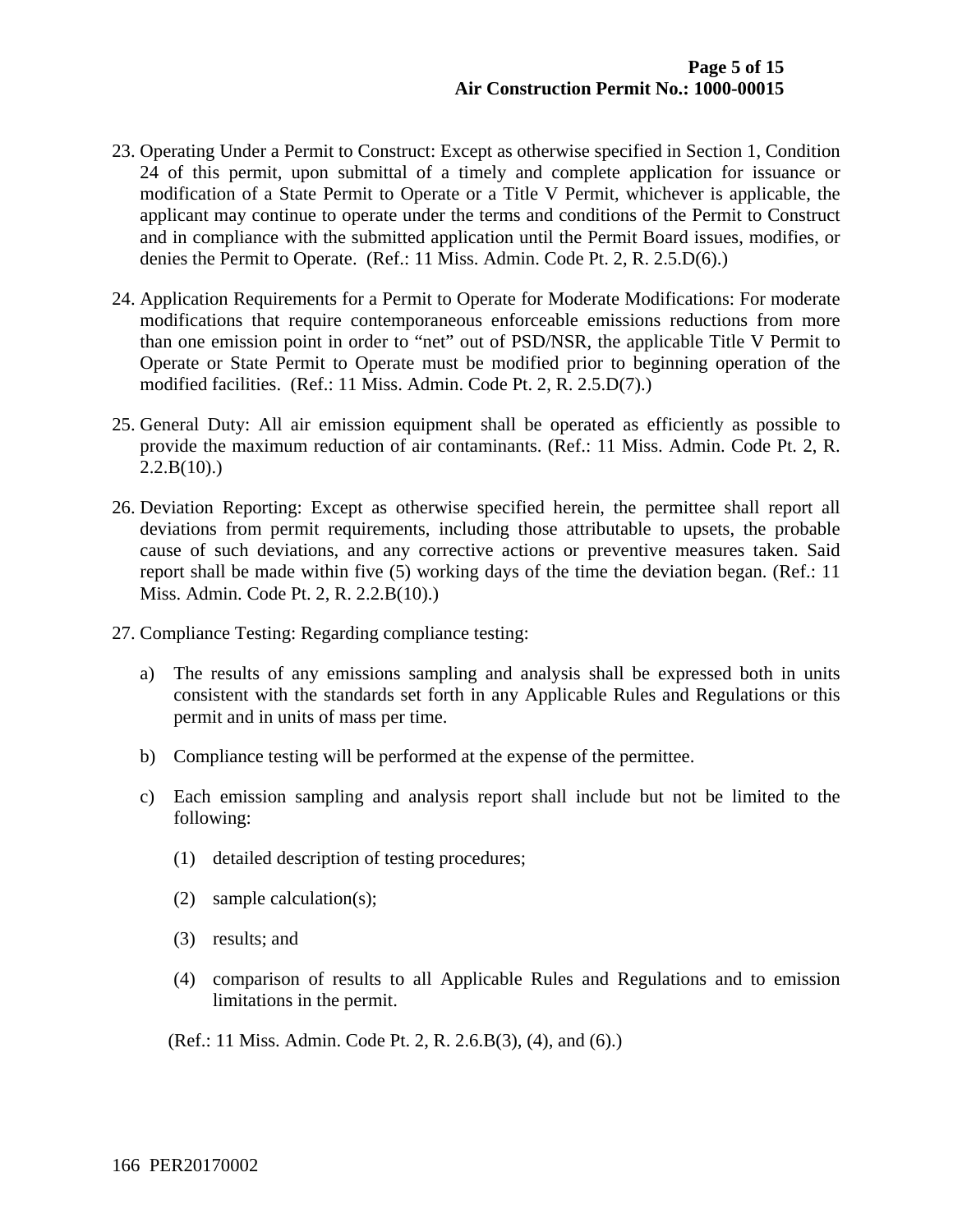#### **B. GENERAL NOTIFICATION REQUIREMENTS**

- 1. Within fifteen (15) days of beginning actual construction, the permittee must notify DEQ in writing that construction has begun. (Ref.: 11 Miss. Admin. Code Pt. 2, R. 2.5.C(2).)
- 2. The permittee must notify DEQ in writing when construction does not begin within eighteen (18) months of issuance or if construction is suspended for eighteen (18) months or more. (Ref.: 11 Miss. Admin. Code Pt. 2, R. 2.5.C(3).)
- 3. Upon the completion of construction or installation of an approved stationary source or modification, and prior to commencing operation, the applicant shall notify the Permit Board that construction or installation was performed in accordance with the approved plans and specifications on file with the Permit Board. (Ref.: 11 Miss. Admin. Code Pt. 2, R. 2.5.D(1) and (3).)
- 4. The Permit Board shall be promptly notified in writing of any change in construction from the previously approved plans and specifications or permit. If the Permit Board determines the changes are substantial, it may require the submission of a new application to construct with "as built" plans and specifications. Notwithstanding any provision herein to the contrary, the acceptance of an "as built" application shall not constitute a waiver of the right to seek compliance penalties pursuant to State Law. (Ref.: 11 Miss. Admin. Code Pt. 2, R.  $2.5.D(2)$ .)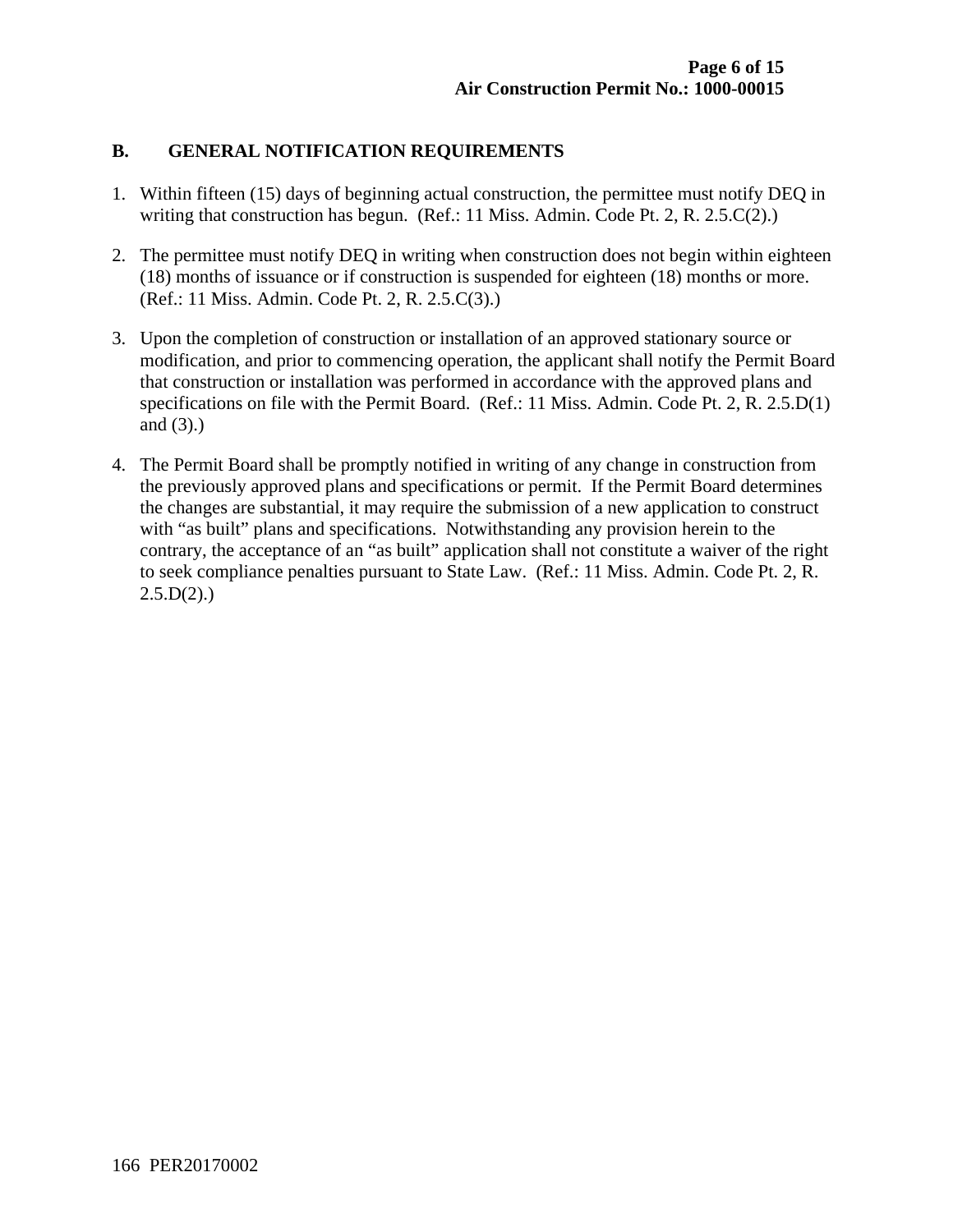#### **SECTION 2 EMISSION POINT DESCRIPTION**

The permittee is authorized to construct and operate, upon certification of construction, air emissions equipment, as described in the following table.

| <b>Emission</b><br>Point | <b>Description</b>                                                                                           |
|--------------------------|--------------------------------------------------------------------------------------------------------------|
| $AA-023$                 | Dryer Baghouse 1                                                                                             |
| $AA-024$                 | Dryer Baghouse 2                                                                                             |
| $AA-025$                 | <b>Material Handling Baghouse</b>                                                                            |
| $AA-026$                 | <b>TEDA Baghouse</b>                                                                                         |
| AA-027                   | <b>Chemical Handling Baghouse</b>                                                                            |
| $AA-028A$                | Two (2) Natural Gas-Fired Dryers with combined heat capacity of 9 MMBTU/hr                                   |
| $AA-028B$                |                                                                                                              |
| $AA-029$                 | 75 hp Diesel Emergency Generator – Installed in 2018 – Subject to NSPS Subpart IIII and MACT Subpart<br>ZZZZ |
| $AA-030$                 | Cooling Tower                                                                                                |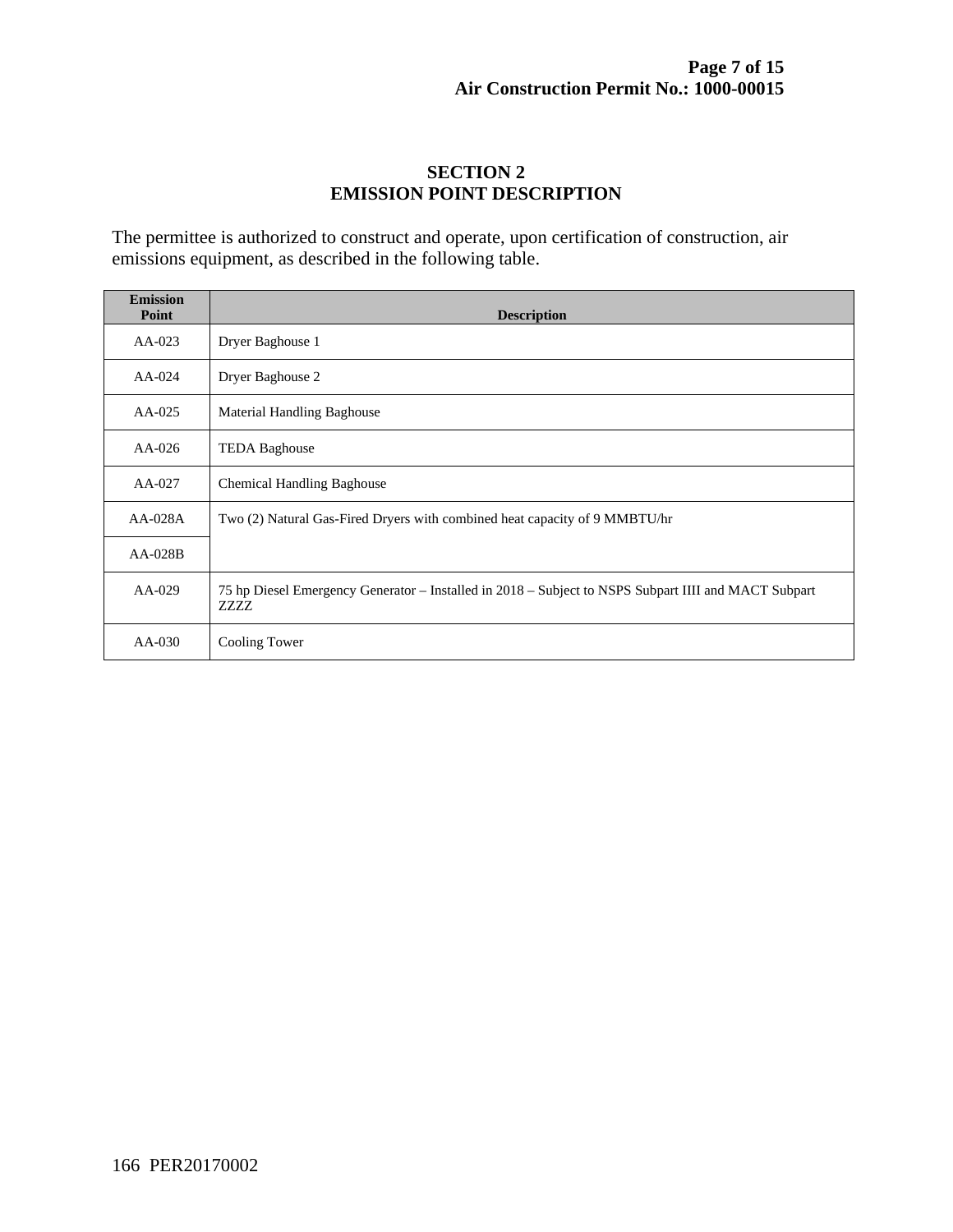| <b>Emission</b><br>Point                         | <b>Applicable Requirement</b>                                                                                                                                      | <b>Condition</b><br>Number(s) | Pollutant/<br><b>Parameter</b> | <b>Limitation/Standard</b>                                                 |
|--------------------------------------------------|--------------------------------------------------------------------------------------------------------------------------------------------------------------------|-------------------------------|--------------------------------|----------------------------------------------------------------------------|
| Facility<br>Wide                                 | 11 Miss. Admin. Code Pt. 2, R.<br>1.3.A. and B.                                                                                                                    | 3.1                           | Opacity                        | < 40%                                                                      |
| $AA-028A$<br>AA-028B                             | 11 Miss. Admin. Code Pt. 2, R.<br>$1.3.D(1)(a)$ .                                                                                                                  | 3.2                           | PM (filterable only)           | 0.6 lb/MMBTU                                                               |
|                                                  | 11 Miss. Admin. Code Pt. 2, R.<br>$1.4.A(1)$ .                                                                                                                     | 3.3                           | SO <sub>2</sub>                | 4.8 lb/MMBTU                                                               |
|                                                  | 11 Miss. Admin. Code Pt. 2, R.<br>2.2.B(10).                                                                                                                       | 3.4                           | Fuel                           | Natural Gas Only                                                           |
| AA-029                                           | 40 CFR 63.6585, Subpart ZZZZ<br>- National Emission Standards<br>for Hazardous Air Pollutants:<br>Reciprocating Internal<br><b>Combustion Engines</b>              | 3.5                           | <b>HAP</b>                     | Applicability                                                              |
|                                                  | 40 CFR 63.6590(c), Subpart<br>ZZZZ                                                                                                                                 | 3.6                           |                                | Comply with NSPS Subpart IIII                                              |
|                                                  | 40 CFR 60.4200(a)(2)(i),<br>Subpart IIII - New Source<br>Performance Standards for<br><b>Stationary Compression Ignition</b><br><b>Internal Combustion Engines</b> | 3.7                           | NMHC/CO/NO <sub>x</sub> /PM    | Applicability                                                              |
|                                                  | 40 CFR 60.4205(b), Subpart IIII                                                                                                                                    | 3.8                           |                                | Comply with 40 CFR 60.4202 for same<br>model year and maximum engine power |
|                                                  | 40 CFR 60.4202(a)(2), Subpart<br>III                                                                                                                               | 3.9                           |                                | Comply with 40 CFR 89.112 and 113                                          |
|                                                  | 40 CFR 60.4207(b), Subpart IIII                                                                                                                                    | 3.10                          | Fuel                           | Comply with 40 CFR 80.510(b) for non-<br>road diesel.                      |
|                                                  | 40 CFR 4209(a), Subpart IIII                                                                                                                                       | 3.11                          | Hours of Operation             | Install a non-resettable hour meter                                        |
| $AA-023$<br>AA-024<br>AA-025<br>AA-026<br>AA-027 | 11 Miss. Admin. Code Pt. 2, R.<br>2.2.B(10).<br>Federally Enforceable PSD<br>Moderate Modification<br>Avoidance Limit                                              | 3.12                          | $PM/PM_{10}/PM_{2.5}$          | Baghouses shall be operated when<br>emissions may be vented to them.       |

#### **SECTION 3 EMISSION LIMITATIONS AND STANDARDS**

3.1 For the entire facility, the permittee shall not cause, permit, or allow emissions of smoke from any point source into the open air from any manufacturing, industrial, commercial or waste disposal process which exceeds forty (40) percent opacity subject to the exceptions provided in (a) and (b).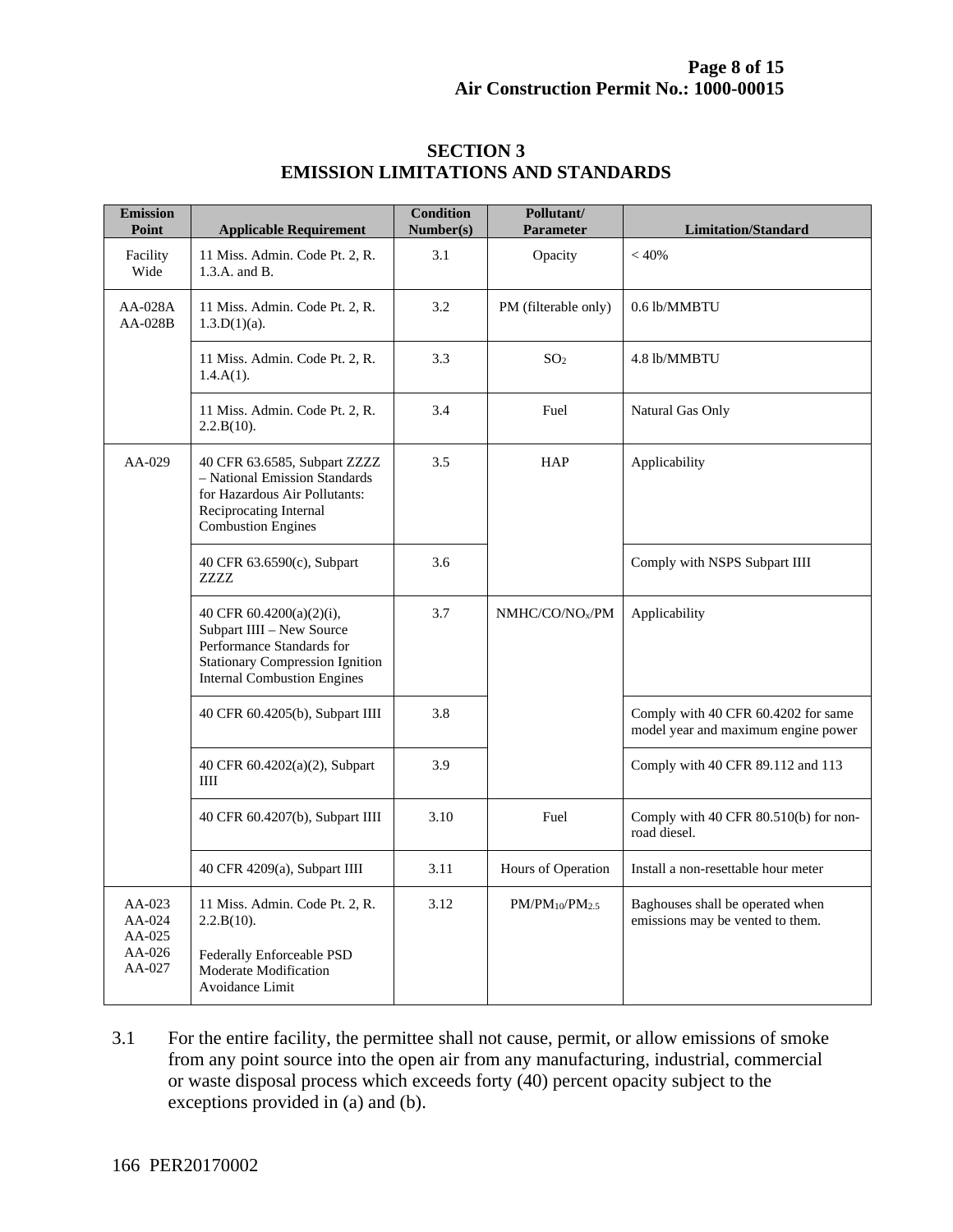- (a) Startup operations may produce emissions which exceed 40% opacity for up to fifteen (15) minutes per startup in any one hour and not to exceed three (3) startups per stack in any twenty-four (24) hour period.
- (b) Emissions resulting from soot blowing operations shall be permitted provided such emissions do not exceed 60% opacity, and provided further that the aggregate duration of such emissions during any twenty-four (24) hour period does not exceed ten (10) minutes per billion BTU gross heating value of fuel in any one hour.

(Ref.: 11 Miss. Admin. Code Pt. 2, R. 1.3.A. and B.)

3.2 For Emission Points AA-028A and AA-028B, the maximum permissible emission of ash and/or particulate matter from fossil fuel burning installations of less than 10 million BTU per hour heat input shall not exceed 0.6 pounds per million BTU per hour heat input.

(Ref.: 11 Miss. Admin. Code Pt. 2, R. 1.3.D(1)(a).)

3.3 For Emission Points AA-028A and AA-028B, the maximum discharge of sulfur oxides from any fuel burning installation in which the fuel is burned primarily to produce heat or power by indirect heat transfer shall not exceed 4.8 pounds (measures as sulfur dioxide) per million BTU per hour heat input.

(Ref.: 11 Miss. Admin. Code Pt. 2, R. 1.4.A(1).)

3.4 For Emission Points AA-028A and AA-028B, the permittee shall only burn natural gas.

(Ref.: 11 Miss. Admin. Code Pt. 2, R. 2.2.B(10).)

3.5 For Emission Point AA-029, the permittee is subject to and shall comply with all applicable provisions of the National Emission Standard for Hazardous Air Pollutants from Reciprocating Internal Combustion Engines (40 CFR 63, Subpart ZZZZ) and the General Provisions (40 CFR 63, Subpart A). Emission Point AA-029 is a 2007 model year or later 75 hp Diesel Emergency Generator.

(Ref.: 40 CFR 63.6585, Subpart ZZZZ)

3.6 For Emission Point AA-029, the permittee shall meet the requirements of 40 CFR 63, Subpart ZZZZ by complying with the applicable requirements in 40 CFR 60, Subpart IIII.

(Ref.: 40 CFR 63.6590(c), Subpart ZZZZ)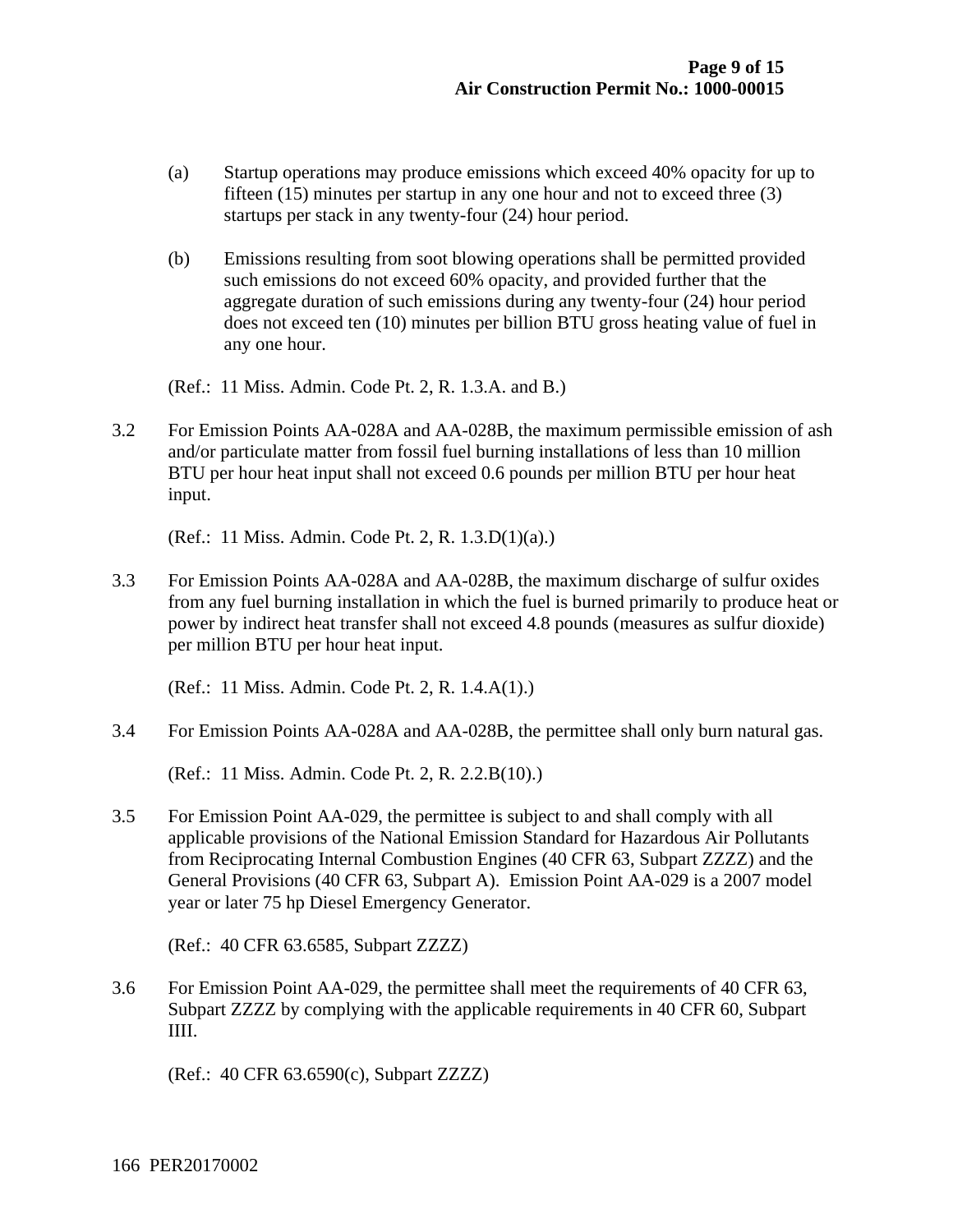3.7 For Emission Point AA-029, the permittee is subject to and shall comply with all applicable requirements of the New Source Performance Standards for Stationary Compression Ignition Internal Combustion Engines (40 CFR 60, Subpart IIII) and the General Provisions (40 CFR 60, Subpart IIII).

(Ref.: 40 CFR 60.4200(a)(2)(i), Subpart IIII)

3.8 For Emission Point AA-029, the permittee shall comply with the emission standards for new non-road CI engines in 40 CFR 60.4202, for all pollutants, for the same model year and maximum engine power.

(Ref.: 40 CFR 60.4205(b), Subpart IIII)

3.9 For Emission Point AA-029, the permittee shall comply with the requirements in 40 CFR 89.112 and 89.113 for the same model year and maximum engine power.

(Ref.: 40 CFR 60.4202(a)(2), Subpart IIII)

3.10 For Emission Point AA-029, the permittee shall only use diesel fuel that meets the requirements of 40 CFR 80.510(b) for non-road diesel fuel.

(Ref.: 40 CFR 60.4207(b), Subpart IIII)

3.11 For Emission Point AA-029, the permittee shall install a non-resettable hour meter prior to startup of the engine.

(Ref.: 40 CFR 60.4209(a), Subpart IIII)

3.12 For Emission Points AA-023, AA-024, AA-025, AA-026, and AA-027, control equipment shall be operated at all times when emissions may be vented to it.

 (Ref.: 11 Miss. Admin. Code Pt. 2, R. 2.2.B(10)., and Federally Enforceable PSD Moderate Modification Avoidance Limit)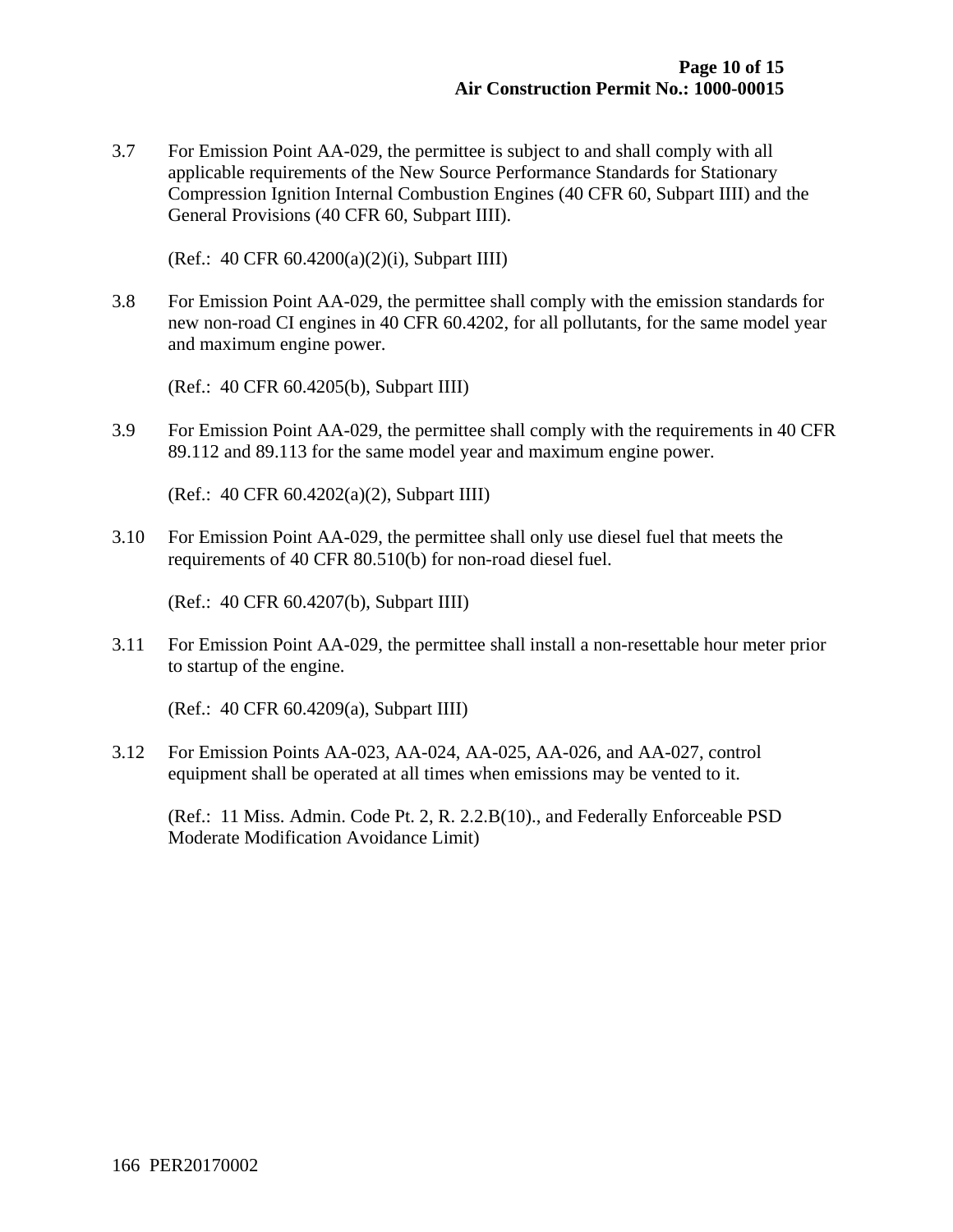#### *"THIS SECTION WAS INTENTIONALLY LEFT BLANK SINCE NO WORK PRACTICE STANDARDS APPLY TO THIS PERMIT ACTION."*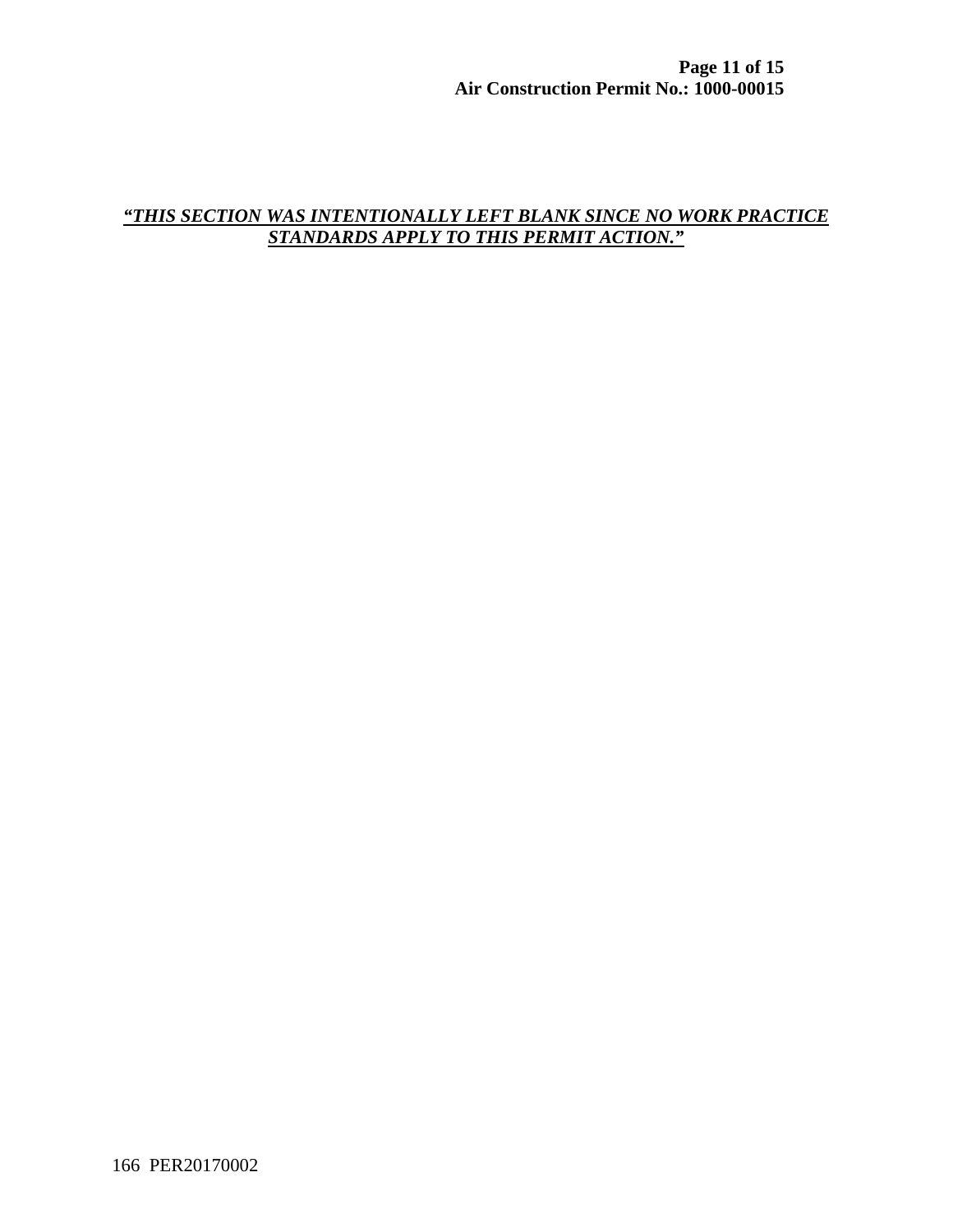| <b>Emission</b><br><b>Point</b> | <b>Applicable Requirement</b>                | <b>Condition</b><br>Number(s) | Pollutant/<br><b>Parameter</b> | <b>Monitoring/Recordkeeping</b><br>Requirement                                             |
|---------------------------------|----------------------------------------------|-------------------------------|--------------------------------|--------------------------------------------------------------------------------------------|
| AA-028A<br>AA-028B              | 11 Miss. Admin. Code Pt. 2,<br>R. 2.2.B(11). | 5.1                           | Fuel                           | <b>Amount of Fuel Combusted</b>                                                            |
| $AA-029$                        | 40 CFR 60.4206, Subpart IIII                 | 5.2                           | Compliance                     | Comply for Life of the Engine.                                                             |
|                                 | 40 CFR 60.4211(a), Subpart<br>IIII           | 5.3                           | Compliance                     | Operate and Maintain according<br>to manufacturer's written<br>instructions                |
|                                 | 40 CFR 60.4211(c), Subpart<br>IIII           | 5.4                           |                                |                                                                                            |
|                                 | 40 CFR 60.4211(f), Subpart<br>IIII           | 5.5                           | Hours of<br>Operation          | Non-emergency Operation                                                                    |
|                                 | 40 CFR 60.4214(b), Subpart<br>III            | 5.6                           |                                | Recordkeeping                                                                              |
| $AA-023$<br>AA-024<br>AA-025    | 11 Miss. Admin. Code Pt. 2,<br>R. 2.2.B(11). | 5.7                           | Control<br>Devices             | Record any times the control<br>device is not operated when<br>emissions are vented to it. |
| AA-026<br>AA-027                |                                              | 5.8                           | Visible<br>Emissions           | Weekly Inspections for Visible<br>Emissions                                                |
|                                 |                                              | 5.9                           | Maintenance<br>Inspections     | <b>Weekly Maintenance</b><br>Inspections                                                   |
|                                 |                                              | 5.10                          | Recordkeeping                  | Maintain records of each visible<br>emissions inspection and<br>maintenance inspections    |

#### **SECTION 5 MONITORING AND RECORDKEEPING REQUIREMENTS**

5.1 For Emission Points AA-028A and AA-028B, the permitee shall maintain records of the type and quantity of fuels used on a daily basis.

(Ref.: 11 Miss. Admin. Code Pt. 2, R. 2.2.B(11).)

5.2 For Emission Point AA-029, the permittee shall operate and maintain the stationary compression ignition internal combustion engine (CI ICE) that meets the emission standards in 40 CFR 60.4205(b) (Condition 3.8) for the entire life of the engine.

(Ref.: 40 CFR 60.4206, Subpart IIII)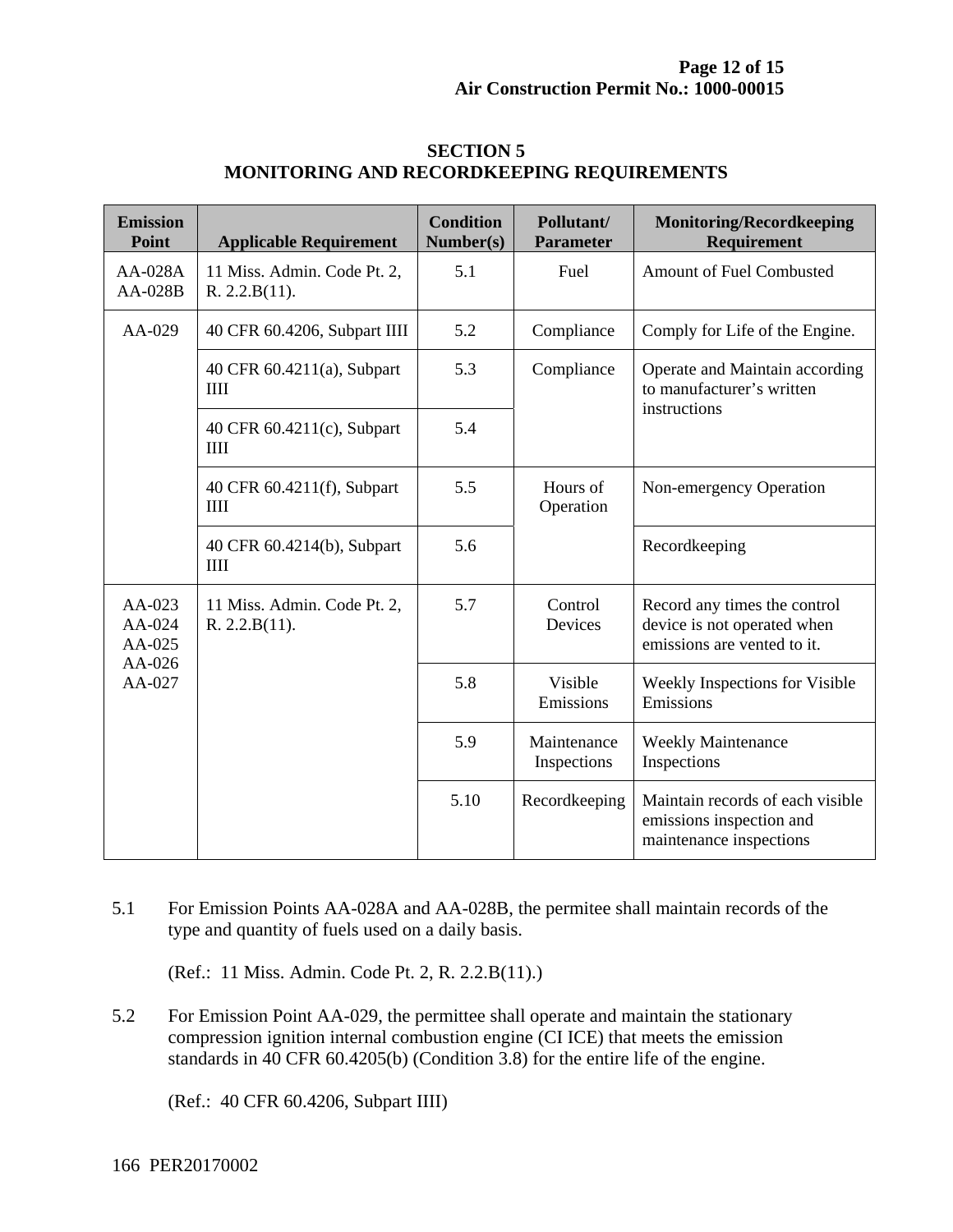- 5.3 For Emission Point AA-029, the permittee shall comply with the following:
	- (1) Operate and maintain the stationary CI internal combustion engine and control device according to the manufacturer's emission-related written instructions;
	- (2) Change only those emission-related settings that are permitted by the manufacturer; and
	- (3) Meet the requirements of 40 CFR parts 89, 94 and/or 1068, as they apply.

(Ref.: 40 CFR 60.4211(a), Subpart IIII)

5.4 For Emission Point AA-029, the engine shall be installed and configured according to the manufacturer's emission-related specifications.

(Ref.: 40 CFR 60.4211(c), Subpart IIII)

- 5.5 For Emission Point AA-029, the permittee shall comply with the following:
	- (1) There is no time limit on the use of emergency stationary ICE in emergency situations.
	- (2) The permittee may operate the emergency stationary ICE for any combination of the purposes specified in Condition 5.5(3) and (4) for a maximum of 100 hours per calendar year. Any operation for non-emergency situations as allowed by Condition 5.5(4) counts as part of the 100 hours per calendar year. Emergency stationary ICE may be operated for maintenance checks and readiness testing, provided that the tests are recommended by federal, state or local government, the manufacturer, the vendor, the regional transmission organization or equivalent balancing authority and transmission operator, or the insurance company associated with the engine. The permittee may petition to MDEQ for approval of additional hours to be used for maintenance checks and readiness testing, but a petition is not required if the permittee maintains records indicating that federal, state, or local standards require maintenance and testing of emergency ICE beyond 100 hours per calendar year.
	- (3) Emergency stationary ICE may be operated for up to 50 hours per calendar year in non-emergency situations. The 50 hours of operation in non-emergency situations are counted as part of the 100 hours per calendar year for maintenance and testing and emergency demand response. The 50 hours per calendar year for non-emergency situations cannot be used for peak shaving or non-emergency demand response, or to generate income for a facility to an electric grid or otherwise supply power as part of a financial arrangement with another entity.

(Ref.: 40 CFR 60.4211(f), Subpart IIII)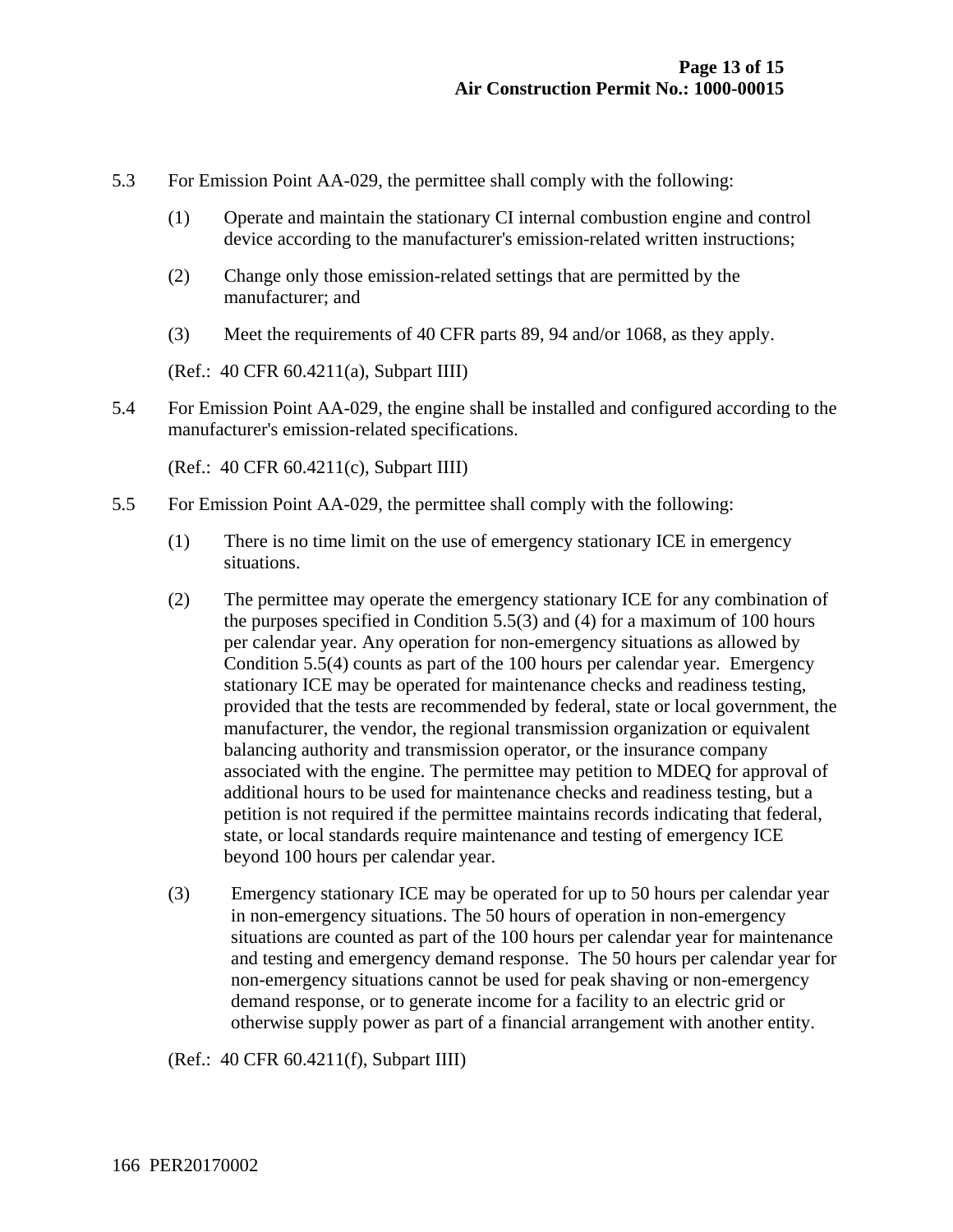5.6 For Emission Point AA-029, the permittee is not required to submit an initial notification. If the emergency engine does not meet the standards applicable to non-emergency engines in the applicable model year, the permittee shall keep records of the operation of the engine in emergency and non-emergency service that are recorded through the nonresettable hour meter. The permittee shall record the time of operation of the engine and the reason the engine was in operation during that time.

(Ref.: 40 CFR 60.4214(b), Subpart IIII)

5.7 For Emission Points AA-023, AA-024, AA-025, AA-026, and AA-027, the permittee shall record any time that a control device is not operated while emissions from the respective process are vented. Include the Emission Point ID, date, time, and duration of each occurrence.

(Ref.: 11 Miss. Admin. Code Pt. 2, R. 2.2.B(11).)

5.8 For Emission Points AA-023, AA-024, AA-025, AA-026, and AA-027, the permittee shall conduct weekly EPA Test Method 22 inspections for visible emissions (one-minute interval). If any visible emissions are observed, a visible emissions evaluation shall be conducted by a certified observer on the same day of the inspection to determine the opacity in accordance with EPA Test Method 9 found in 40 CFR 60, Appendix A. All visible emissions inspections shall be conducted while the source is operating.

(Ref.: 11 Miss. Admin. Code Pt. 2, R. 2.2.B(11).)

5.9 For Emission Points AA-023, AA-024, AA-025, AA-026, and AA-027, the permittee shall perform weekly maintenance inspections on each control device to ensure proper operation. If any problems are found, the process shall be shut down until the control device is fully operational and consistent with the manufacturer's specifications.

(Ref.: 11 Miss. Admin. Code Pt. 2, R. 2.2.B(11).)

- 5.10 For Emission Points AA-023, AA-024, AA-025, AA-026, and AA-027, the permittee shall maintain a log recording the following:
	- (a) The date, time, and emission point inspected;
	- (b) Whether the control device is operating within manufacturers specifications;
	- (c) Whether any air emissions (except for water vapor) were visible from the emission point;
	- (d) The results of all Method 9 opacity determinations;
	- (e) Any corrective action taken as a result of visible emissions observed and/or exceeding the opacity;
	- (f) Any corrective action taken as a result of the control device not operating correctly.